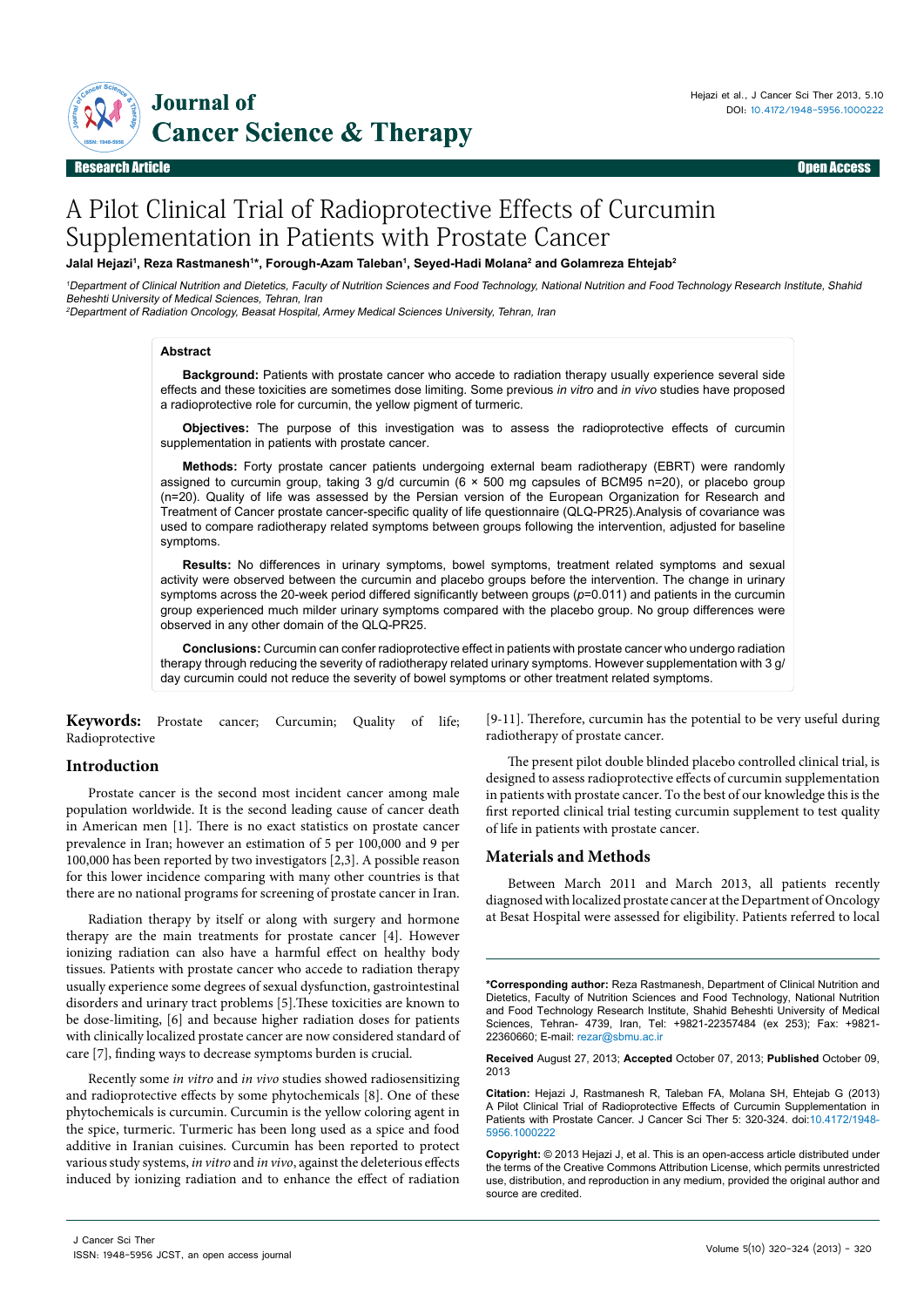curative radiotherapy with external beam radiotherapy (EBRT), in combination with hormone ablation, were invited to participate in the study (ClinicaltiralsNCT01917890). Adenocarcinoma of the prostate must be histologically confirmed on biopsy. All patients were with a life expectancy greater than 5 years. No metastatic disease must be detected during physical examination, standard radiography, bone scan, and magnetic resonance spectroscopy (MRS). Additional inclusion criteria were no prior hormone therapy, radiotherapy or systemic treatment for prostate cancer and no other malignancy. The exclusion criteria were clinical stage T3 or T4, Gleason score  $\geq 8$ , serum PSA  $\geq 20$  ng/mL, other prior surgery for prostate cancer, concurrent participation in another clinical trial which would require approval upon entry to this trial, gastrointestinal disorders such as inflammatory bowel disease, reflux and peptic ulcers and any adverse reaction to curcumin. Forty five of 78 eligible patients agreed to participate and 40 patients completed the study (Figure 1). All patients gave their written informed consent prior to participation. The study was approved by the ethical committee of National Nutrition and Food Technology Research Institute.

EBRT was given as daily fractions of 2 Gy to achieve a total dose of 74 Gy (5 times a week for about 8 weeks). Data were collected 1 week prior to radiotherapy onset, at the same time as randomization and intervention onset, and 3 months after radiotherapy and intervention completion.

# **Randomization**

Patients were randomly assigned to either the curcumin group (CG, n=43) or placebo group (PG, n=42) (Figure 1). Randomization was performed by administrative personnel outside the research project in a double-blind fashion. Random assignment was based on a computer-generated randomization list obtained using blocks of size 4.

## **Intervention**

Curcumin capsules (BCM95 (Biocurcumin)) and their placebos



were obtained as a generous donation from Arjuna Natural Extracts Ltd. Kerela, India, in 500 mg capsule form. Each curcumin capsule contained 440 mg curcuminoids (347 mg curcumin, 84 mg desmethoxycurcumin, and 9 mg bisdesmethoxycurcumin) and essential oil of turmeric 38 mg and each placebo capsule contained 500 mg roasted rice flour.

Patients in each group took 3 grams of curcumin or placebo (as  $6 \times$ 500 mg capsules, 2 capsules with each meal) since 1 week before onset of radiotherapy until completion of their radiotherapy.

All patients were advised to avoid any changes in their usual dietary habits during intervention period.

#### **Evaluation during study**

A complete history [pathologic confirmation of malignancy, disease staging, prior therapy/surgery, and prior response(s)] and a physical examination, as well as blood tests (including a complete blood count and PSA) were done at baseline by a trained physician.

All patients were referred to Babak imaging center for MRS. MRI/ MRSI studies were performed on a 1.5 Tesla Sigma Horizon scanner (GE, Milwaukee, WI) using a combined pelvic phased array and endorectal coil (Medrad, Indianola, PA). MRSI data were obtained and processed using software developed at the University of California in San Francisco.

Patients were weighed in light clothing and without shoes using a scale (Seca, Hamburg, Germany) and their height, measured with a stadiometer (Holtain Ltd, Crymych, United Kingdom), was used to calculate Body Mass Index (BMI).

A validated semi-quantitative food frequency questionnaire (FFQ) [12] was used to evaluate dietary intake of patients. For the extraction of polyphenols intake from foods in FFQ, the phenol-Explorer database was used. Phenol-Explorer database contains data on the content of 502 polyphenols in 452 foods [13].

The European Organization for Research and Treatment of Cancer (EORTC) prostate cancer-specific quality of life questionnaire module (QLQ-PR25) was used to assess urinary, sexual, and bowel function [14]. The questionnaire was translated from English into Persian and then translated back from Persian into English by a researcher fluent in both languages. Reliability  $(r=0.85)$  and construct validity (Cronbach alpha >0.7) had been determined in our pilot study with 41 patients. The test-retest reliability was satisfactory (Pearson r=0.61 to 0.93 for individual items and 0.85 for total score). The research team, several university faculty members, and a physician reviewed the pilot questionnaire to establish face validity and trustworthiness. The questionnaire was revised appropriately based on their feedback. Items were combined into several scales (from 1 to 100) according to EORTC rules. For the global health and function scales, a high score signaled a better QoL; for the symptom scales, a high score was indicative of a poorer QoL.

All the above evaluations were done at baseline (1 week before radiotherapy onset) and 3 months after radiotherapy completion.

#### **Statistical analyses**

Statistical analyses were performed using SPSS 19.0 (SPSS, Chicago, IL). All analyses were conducted on an intention-to-treat basis. All p-values were two-tailed and the level of statistical significance was set at p < 0.05. Between-group differences at baseline were analyzed using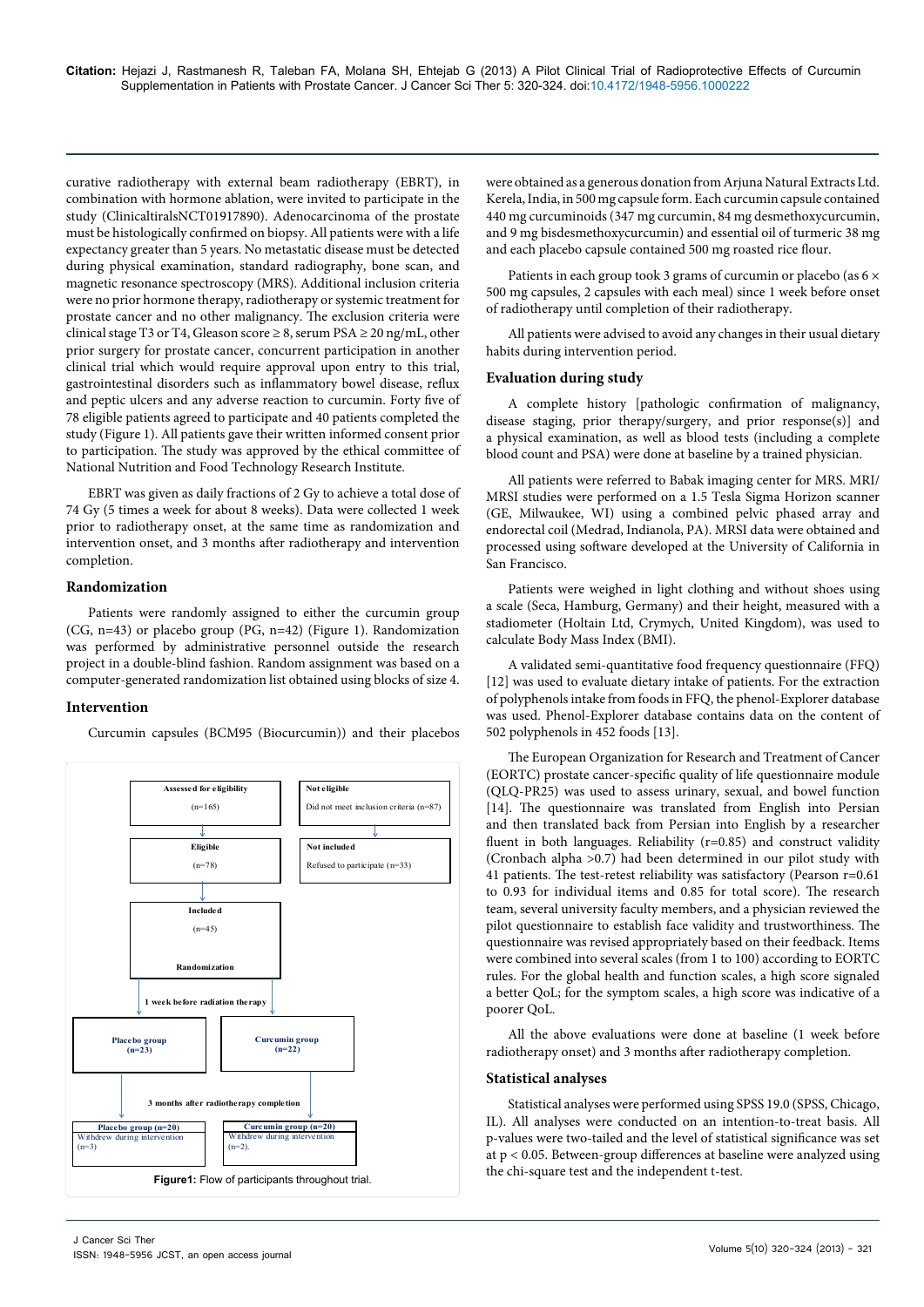Analysis of covariance (ANCOVA) adjusting for baseline was used to evaluate the effect of the intervention on side effects using data from QLQ-PR25.

# **Results**

The two randomized groups were well balanced with no significant differences in characteristics at baseline (Table 1). All the patients who completed the study (40 out of 45 patients), took all their supplements and because we used face to face interview for completion of questionnaires, there was no missing answer.

There was no significant difference between the 2 groups in terms of 4 subclasses of QLQ-PR25 (urinary symptoms, bowel symptoms, treatment-related symptoms and sexual functioning) at baseline (Table 2). The change in urinary symptoms across the 20-week period differed significantly between groups (p=0.011, Table 2). Following the intervention, participants in the curcumin group had significantly lower increase in urinary symptoms comparing with placebo group. No group differences were observed in any other domain of the QLQ-PR25.

Figure 2 shows the number of patients with worsening different urinary symptoms 3 month after radiotherapy. As it is shown, patients in curcumin group experienced much milder problems in terms of most of the urinary symptoms specially urinate frequency during the day and limitation of their daily activities. Only 2 of our participants were wearing an incontinence aid so this part of questionnaire was not considered in our analysis.

## **Discussion**

To our knowledge this is the first randomized controlled trial investigating the radioprotective effect of curcumin in prostate cancer patients. The primary finding of this analysis was that 3 g/day curcumin supplement can reduce the severity of radiotherapy related urinary symptoms in patients with prostate cancer.

The3g dose of curcumin was chosen based on the results of an *in vitro* study which has shown that curcumin in the concentration of 2 µM can confer radiosensitizing activity on human prostate cancer cells and enhance apoptosis [15]. Also a clinical trial has shown that by taking 2 g of BCM95the concentration of 2 µM is achievable in plasma [16]. Moreover according to the previous studies, this dose is absolutely safe [17]. However this dose of curcumin did not appear to be effective at reducing the severity of bowel symptoms or other treatment related symptoms. In the case of sexual function, although participants in curcumin group had better condition compared with placebo group, this difference did not reach statistical significance. Hormone deprivation therapy of the patients can be a possible confounding factor which can mask the true effect of curcumin, however it was a part of patients' treatment program and could not be omitted. The non dose-finding design of this clinical trial could be seen as a limitation because the real effective dose of curcumin for these symptoms cannot be discerned and higher doses may have better protective effects.

In a recent clinical trial supplementation with 6 g/d of curcumin reduced the severity of radiation dermatitis in breast cancer patients [18]. Also, several *in vitro* and *in vivo* studies which were reviewed by Goel et al. have indicated that curcumin has the potential to be used as a radioprotective agent [19].

The majority of the acute urinary dysfunction caused by EBRT relates to inflammation and mucosal loss at the bladder neck and within the prostate and prostatic urethra [5]. Curcumin is a well-known and strong anti-inflammatory and anti-oxidant agent. The mechanisms responsible for the protective effect of curcumin on urinary were not specifically examined in this investigation. However some mechanisms have been proposed for the radioprotective effect of curcumin. In an *in vivo* study it had been shown that curcumin confers its radioprotective effect through decreasing gene expression of inflammatory (IL-1, IL-6, IL-18, TNFα, and lymphotoxin-β) and fibrogenic cytokine (TGFβ) [20]. Also it has been reported that curcumin scavenges free radicals, increases antioxidant status, inhibits lipid peroxidation, and

| <b>Baseline variables</b>    | $CG (n=20)$           | <b>PG</b> (n=20)     | P     |
|------------------------------|-----------------------|----------------------|-------|
| Age (years)                  | $69.58 \pm 8.08$      | $71.85 \pm 8.33$     | 0.394 |
| Height (cm)                  | $167.48 \pm 6.09$     | $167.63 \pm 5.50$    | 0.935 |
| Weight (kg)                  | $76.26 \pm 10.79$     | $75.53 \pm 12.28$    | 0.844 |
| BMI (kg/m <sup>2</sup> )     | $27.17 \pm 3.37$      | $26.81 \pm 3.68$     | 0.750 |
| Married                      | 18(90)                | 19(95)               | 0.548 |
| Gleason score                | $6.50 \pm 0.97$       | $6.83 \pm 0.39$      | 0.288 |
| $PSA$ (ng/ml)                | $12.98 \pm 7.09$      | $16.47 \pm 5.94$     | 0.130 |
| Calorie intake (Kcal)        | $2145.38 \pm 584.5$   | $2199.41 \pm 442.62$ | 0.744 |
| Total polyphenol intake (mg) | $3315.27 \pm 2019.38$ | 2925.63 ± 1065.67    | 0.450 |

Abbreviations: CG, curcumin group; PG, placebo group; BMI, body mass index; PSA, prostate specific antigen. Results presented as mean ± s.d. or number of participants (percentage of participants)

|                            | week before radiation therapy onset |           |           |           | 3 months after radiation completion |           |           | Adjusted group differences in mean<br>change over 20 weeks |         |         |        |                      |
|----------------------------|-------------------------------------|-----------|-----------|-----------|-------------------------------------|-----------|-----------|------------------------------------------------------------|---------|---------|--------|----------------------|
|                            | CG                                  |           | <b>PG</b> |           | CG                                  |           | <b>PG</b> |                                                            | Mean    | 95% CI  |        | P value <sup>a</sup> |
|                            | Mean                                | <b>SD</b> | Mean      | <b>SD</b> | Mean                                | <b>SD</b> | Mean      | <b>SD</b>                                                  |         |         |        |                      |
| Urinary symptoms           | 16.2                                | 6.5       | 18.8      | 5.6       | 24.2                                | 15.8      | 38.7      | 16.3                                                       | $-14.1$ | $-24.7$ | $-3.4$ | 0.011                |
| Bowel symptoms             | 16.2                                | 19.2      | 19.5      | 22.2      | 25.0                                | 12.4      | 20.0      | 18.0                                                       | 5.4     | $-4.5$  | 15.4   | 0.275                |
| Treatment-related symptoms | 27.2                                | 14.9      | 25.0      | 9.4       | 39.2                                | 17.2      | 31.1      | 16.6                                                       | 7.9     | $-3.1$  | 18.9   | 0.155                |
| Sexual activity            | 18.3                                | 24.7      | 22.5      | 25.5      | 16.7                                | 22.9      | 20.8      | 25.3                                                       | $-3.5$  | $-19.0$ | 12.0   | 0.652                |

Abbreviations: CG, curcumin group; PG, placebo group; ANCOVA, analysis of covariance; CI, confidence interval a Between-group change by ANCOVA adjusted for baseline values

**Table2:** Prostate cancer-specific quality of life.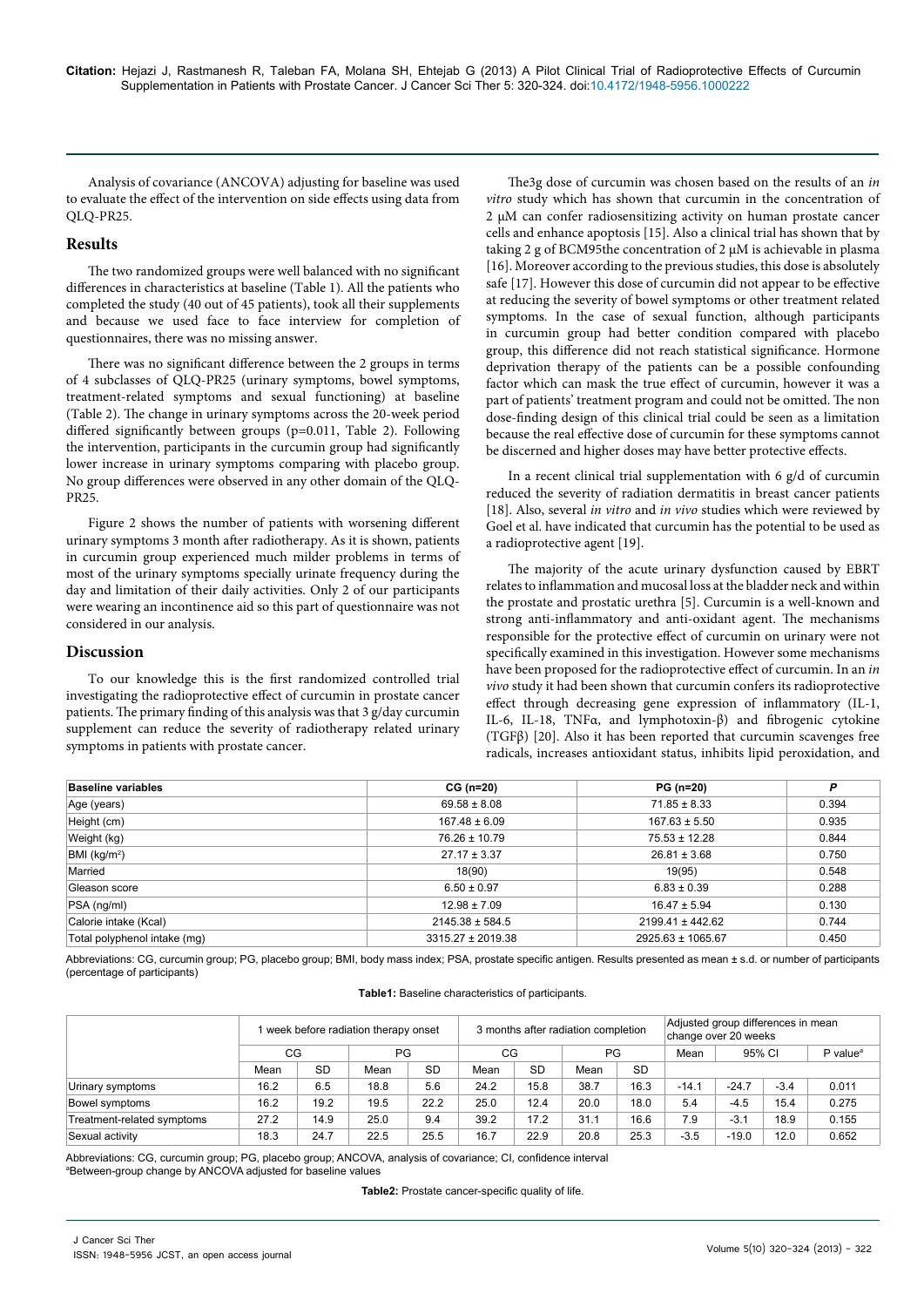

urinate frequently during the day; Q2, urinate frequently at night; Q3, have to hurry to get to the toilet; Q4, not enough sleep because urinate frequently at night; Q5, difficulty in going out because of the needed to be close to a toilet; Q6, unintentional release (leakage) of urine; Q7, having pain when urinating; Q9, limitation of daily activity because of urinary problems.

elevates glutathione S-transferases, glutathione peroxidase, superoxide dismutases, glutathione, and sulphydryl groups [21].

Another issue which makes curcumin supplementation during radiation therapy an interesting possibility is the fact that any exposure to radiation raises concern about the possibility of a second malignancy. A population based study of 17,845 prostate cancer patients compared secondary cancer incidence in patients treated with radical prostatectomy and radio therapy [22]. The results showed that the risk of rectal cancer, bladder cancer and lung cancer in patients treated with radiotherapy are significantly higher compared with those who underwent radical prostatectomy. Curcumin is a potent anticancer agent which suppresses all 3 stages of carcinogenesis: initiation, promotion, and progression [19] and can be a promising anti-cancer treatment. There is a common concern that using antioxidants during radiotherapy may reduce the efficacy of treatment by protecting tumor cells from radiation-induced cell death. Despite of controversies about the impacts of antioxidant supplementation during radiation therapy on its outcomes, some recent studies have reported promising effects [23,24]. In the present study MRI/MRS results and PSA levels of patients in CG and PG was not significantly differed, 3 months after intervention completion (0.12  $\pm$  0.17 and 0.13  $\pm$  0.06, respectively). Thus it seems that at least in short term, curcumin does not have any unfavorable effect on treatment outcomes. Several *in vitro* studies have also proposed a radiosensitizing activity for curcumin by inhibition of radiation-induced elevation of growth factors, cytokines, cyclins, nuclear factor-κB and tumor necrosis factor-α on tumor cells [21] and probably these mechanisms are blunting the radioprotective effects of curcumin in tumor cells. The study of molecular mechanisms of radioprotective effect of curcumin on normal tissues and its radiosensitization on tumor cells is on its way by our research team.

There are some limitations associated with this investigation including the small sample size and short duration of follow up. Larger clinical trials with different doses of curcumin are desirable to further confirm curcumin radioprotective effects in different organs. The questionnaire was pilot tested to establish construct validity, but the questionnaire cannot be declared reliable without test-retest analysis in other studies.

# **Conclusion**

The present clinical trial has shown that curcumin can confer radioprotective effect in patients with prostate cancer who undergo radiation therapy through reducing the severity of radiotherapy related urinary symptoms which are of the most common side effects of radiation therapy [5]. However supplementation with 3 g/day curcumin could not reduce the severity of bowel symptoms or other treatment related symptoms. Further studies with larger sample sizes and higher doses of curcumin are required to further confirm radioprotective effects of curcumin on different organs.

#### **Acknowledgements**

This study was part of PhD dissertation by the first author and was supported by the research grants from National Nutrition and Food Technology Research Institute, Iran National Science Foundation, and research deputy of Shahid Beheshti University of Medical Sciences. We gratefully acknowledge Arjuna Natural Extracts Ltd for providing the curcumin capsules and placebos.

This study was funded by grants from National Nutrition and Food Technology Research Institute, Iran National Science Foundation, and research deputy of Shahid Beheshti University of Medical Sciences.

#### **References**

- 1. [Jemal A, Siegel R, Xu J, Ward E \(2010\) Cancer statistics, 2010. CA Cancer J](http://www.ncbi.nlm.nih.gov/pubmed/20610543)  [Clin 60: 277-300.](http://www.ncbi.nlm.nih.gov/pubmed/20610543)
- 2. [Mousavi SM, Gouya MM, Ramazani R, Davanlou M, Hajsadeghi N, et al.](http://www.ncbi.nlm.nih.gov/pubmed/19073863)  [\(2009\) Cancer incidence and mortality in Iran. Ann Oncol 20: 556-563.](http://www.ncbi.nlm.nih.gov/pubmed/19073863)
- 3. [Sadjadi A, Nooraie M, Ghorbani A, Alimohammadian M, Zahedi MJ, et al.](http://www.ncbi.nlm.nih.gov/pubmed/17903053)  [\(2007\) The incidence of prostate cancer in Iran: results of a population-based](http://www.ncbi.nlm.nih.gov/pubmed/17903053)  [cancer registry. Arch Iran Med 10: 481-485.](http://www.ncbi.nlm.nih.gov/pubmed/17903053)
- 4. [Nilsson S, Norlén BJ, Widmark A \(2004\) A systematic overview of radiation](http://www.ncbi.nlm.nih.gov/pubmed/15303499)  [therapy effects in prostate cancer. Acta Oncol 43: 316-381.](http://www.ncbi.nlm.nih.gov/pubmed/15303499)
- 5. [Michaelson MD, Cotter SE, Gargollo PC, Zietman AL, Dahl DM, et al. \(2008\)](http://www.ncbi.nlm.nih.gov/pubmed/18502900)  [Management of complications of prostate cancer treatment. CA Cancer J Clin](http://www.ncbi.nlm.nih.gov/pubmed/18502900)  [58: 196-213.](http://www.ncbi.nlm.nih.gov/pubmed/18502900)
- 6. Wahlgren T, Brandberg Y, Häggarth L, Hellström M, Nilsson S (2004) Healthrelated quality of life in men after treatment of localized prostate cancer with external beam radiotherapy combined with< sup> 192 ir brachytherapy: A prospective study of 93 cases using the EORTC questionnaires QLQ-C30 and QLQ-PR25. Int J Radiat Oncol Biol Phys 60: 51-59.
- 7. [Zelefsky MJ, Levin EJ, Hunt M, Yamada Y, Shippy AM, Jackson A, et al. \(2008\)](http://www.ncbi.nlm.nih.gov/pubmed/18313526)  [Incidence of late rectal and urinary toxicities after three-dimensional conformal](http://www.ncbi.nlm.nih.gov/pubmed/18313526)  [radiotherapy and intensity-modulated radiotherapy for localized prostate](http://www.ncbi.nlm.nih.gov/pubmed/18313526)  [cancer. Int J Radiat Oncol Biol Phys 70: 1124-1129.](http://www.ncbi.nlm.nih.gov/pubmed/18313526)
- 8. [Garg AK, Buchholz TA, Aggarwal BB \(2005\) Chemosensitization and](http://www.ncbi.nlm.nih.gov/pubmed/16356126)  [radiosensitization of tumors by plant polyphenols. Antioxid Redox Signal 7:](http://www.ncbi.nlm.nih.gov/pubmed/16356126)  [1630-1647.](http://www.ncbi.nlm.nih.gov/pubmed/16356126)
- 9. [Akpolat M, Kanter M, Uzal MC \(2009\) Protective effects of curcumin against](http://www.ncbi.nlm.nih.gov/pubmed/18754102)  [gamma radiation-induced ileal mucosal damage. Arch Toxicol 83: 609-617.](http://www.ncbi.nlm.nih.gov/pubmed/18754102)
- 10. [Aravindan N, Madhusoodhanan R, Ahmad S, Johnson D, Herman T \(2008\)](http://www.ncbi.nlm.nih.gov/pubmed/18305409)  [Curcumin inhibits NFkappaB mediated radioprotection and modulate apoptosis](http://www.ncbi.nlm.nih.gov/pubmed/18305409)  [related genes in human neuroblastoma cells. Cancer Biol Ther 7: 569-576.](http://www.ncbi.nlm.nih.gov/pubmed/18305409)
- 11. [Khafif A, Hurst R, Kyker K, Fliss DM, Gil Z, et al. \(2005\) Curcumin: a new radio](http://www.ncbi.nlm.nih.gov/pubmed/15692547)[sensitizer of squamous cell carcinoma cells. Otolaryngol Head Neck Surg 132:](http://www.ncbi.nlm.nih.gov/pubmed/15692547)  [317-321.](http://www.ncbi.nlm.nih.gov/pubmed/15692547)
- 12. [Mirmiran P, Esfahani FH, Mehrabi Y, Hedayati M, Azizi F \(2010\) Reliability and](http://www.ncbi.nlm.nih.gov/pubmed/19807937)  [relative validity of an FFQ for nutrients in the Tehran lipid and glucose study.](http://www.ncbi.nlm.nih.gov/pubmed/19807937)  [Public Health Nutr 13: 654-662.](http://www.ncbi.nlm.nih.gov/pubmed/19807937)
- 13. [Pérez-Jiménez J, Neveu V, Vos F, Scalbert A \(2010\) Systematic analysis of the](http://www.ncbi.nlm.nih.gov/pubmed/20302342)  [content of 502 polyphenols in 452 foods and beverages: an application of the](http://www.ncbi.nlm.nih.gov/pubmed/20302342)  [phenol-explorer database. J Agric Food Chem 58: 4959-4969.](http://www.ncbi.nlm.nih.gov/pubmed/20302342)
- 14. [van Andel G, Bottomley A, Fosså SD, Efficace F, Coens C, et al. \(2008\)](http://www.ncbi.nlm.nih.gov/pubmed/18774706)  [An international field study of the EORTC QLQ-PR25: a questionnaire for](http://www.ncbi.nlm.nih.gov/pubmed/18774706)  [assessing the health-related quality of life of patients with prostate cancer. Eur](http://www.ncbi.nlm.nih.gov/pubmed/18774706)  [J Cancer 44: 2418-2424.](http://www.ncbi.nlm.nih.gov/pubmed/18774706)